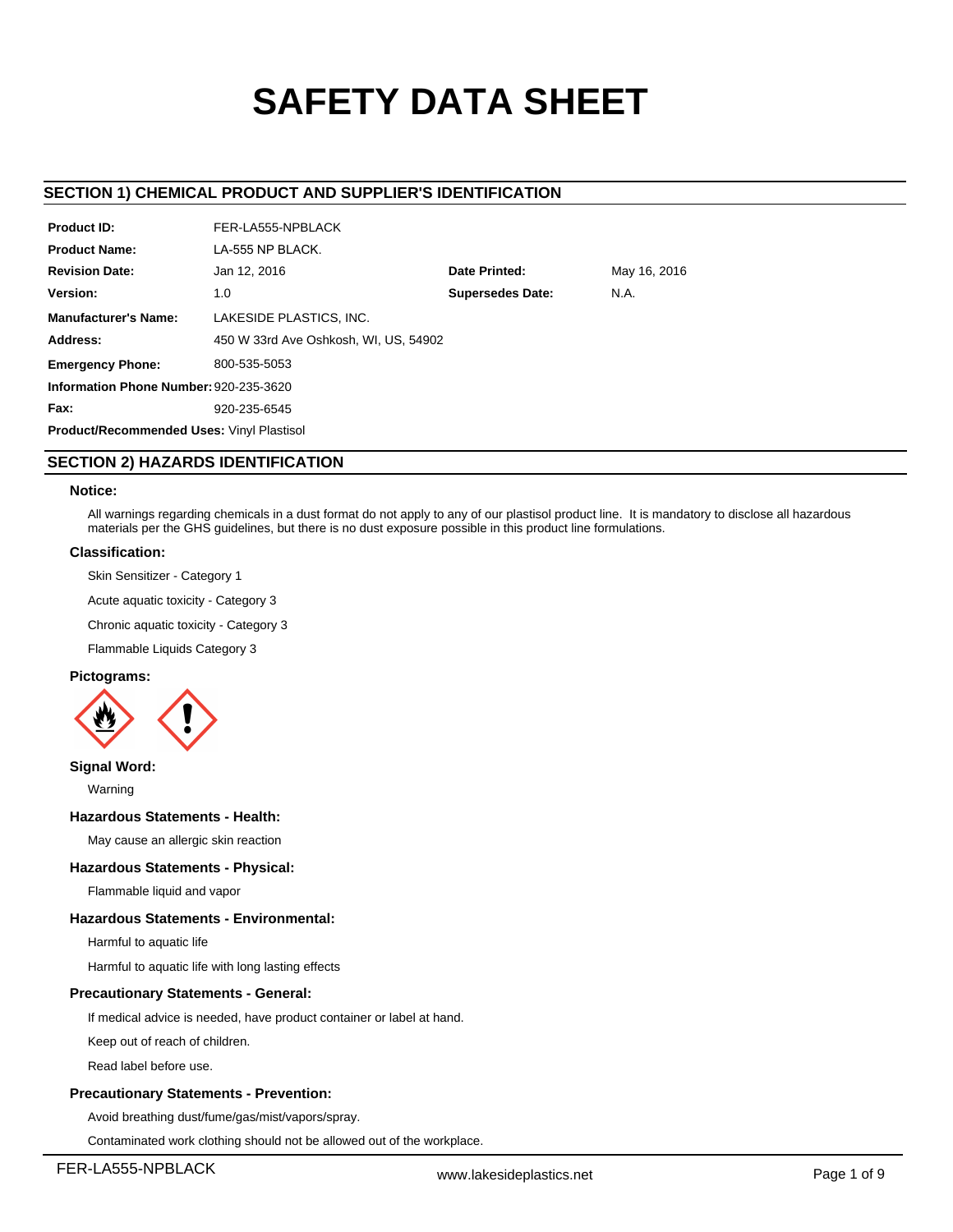Wear protective gloves/protective clothing/eye protection/face protection.

Avoid release to the environment.

Keep away from heat, hot surfaces, sparks, open flames and other ignition sources. No smoking.

Keep container tightly closed.

Ground/bond container and receiving equipment.

Use explosion-proof [electrical/ventilation/lighting] equipment.

Use only non-sparking tools.

Take action to prevent static discharges.

## **Precautionary Statements - Response:**

IF ON SKIN: Wash with plenty of water

If skin irritation or a rash occurs: Get medical advice/attention.

Specific treatment (see first-aid on this label).

Take off contaminated clothing. And wash it before reuse.

IF ON SKIN (or hair): Take off immediately all contaminated clothing. Rinse skin with water.

In case of fire: Use ... to extinguish.

## **Precautionary Statements - Storage:**

No precautionary statement available.

Store in a well-ventilated place. Keep cool.

## **Precautionary Statements - Disposal:**

Dispose of contents/container in accordance with local/regional/national/international regulation. Under RCRA it is the responsibility of the user of the products to determine at the time of disposal whether the product meets RCRA criteria for hazardous waste. Waste management should be in full compliance with federal, state and local laws.

## **Hazards Not Otherwise Classified (HNOC):**

None

#### **Acute toxicity of less than one percent of the mixture is unknown**

# **SECTION 3) COMPOSITION / INFORMATION ON INGREDIENTS**

| <b>Trade Secret</b><br><b>Trade Secrect Resin</b><br>28% - 35%<br><b>Trade Secret Plasticizer</b><br><b>Trade Secret</b><br>21% - 25%<br><b>CALCIUM CARBONATE</b><br>0001317-65-3<br>$9\% - 13\%$<br><b>Trade Secret</b><br><b>Trade Secret Plasticizer</b><br>7% - 10%<br><b>Trade Secret</b><br>Mold Release<br>$0.9\% - 7\%$<br><b>CARBON BLACK</b><br>0001333-86-4<br>$0.0\% - 0.3\%$<br><b>TRIPHENYL PHOSPHITE</b><br>0000101-02-0<br>$0.0\% - 0.3\%$<br>4-NONYL PHENOL BRANCHED<br>0084852-15-3<br>Trace<br><b>PHENOL</b><br>0000108-95-2<br>Trace<br>0000136-53-8<br>Trace<br>Hexanoic acid, 2-ethyl-, zinc salt<br>2-ETHYLHEXANOIC ACID<br>Trace<br>0000149-57-5<br>STODDARD SOLVENT<br>0008052-41-3<br>Trace<br>NAPHTHENIC ACID<br>0001338-24-5<br>Trace<br>1,2,4-TRIMETHYLBENZENE<br>0000095-63-6<br>Trace<br>ISOPARAFFINIC PETROLEUM DISTILLATE<br>0064742-47-8<br>Trace<br>0000111-84-2<br><b>NONANE</b><br>Trace | <b>CAS</b> | <b>Chemical Name</b> | % By Weight |
|-------------------------------------------------------------------------------------------------------------------------------------------------------------------------------------------------------------------------------------------------------------------------------------------------------------------------------------------------------------------------------------------------------------------------------------------------------------------------------------------------------------------------------------------------------------------------------------------------------------------------------------------------------------------------------------------------------------------------------------------------------------------------------------------------------------------------------------------------------------------------------------------------------------------------------|------------|----------------------|-------------|
|                                                                                                                                                                                                                                                                                                                                                                                                                                                                                                                                                                                                                                                                                                                                                                                                                                                                                                                               |            |                      |             |
|                                                                                                                                                                                                                                                                                                                                                                                                                                                                                                                                                                                                                                                                                                                                                                                                                                                                                                                               |            |                      |             |
|                                                                                                                                                                                                                                                                                                                                                                                                                                                                                                                                                                                                                                                                                                                                                                                                                                                                                                                               |            |                      |             |
|                                                                                                                                                                                                                                                                                                                                                                                                                                                                                                                                                                                                                                                                                                                                                                                                                                                                                                                               |            |                      |             |
|                                                                                                                                                                                                                                                                                                                                                                                                                                                                                                                                                                                                                                                                                                                                                                                                                                                                                                                               |            |                      |             |
|                                                                                                                                                                                                                                                                                                                                                                                                                                                                                                                                                                                                                                                                                                                                                                                                                                                                                                                               |            |                      |             |
|                                                                                                                                                                                                                                                                                                                                                                                                                                                                                                                                                                                                                                                                                                                                                                                                                                                                                                                               |            |                      |             |
|                                                                                                                                                                                                                                                                                                                                                                                                                                                                                                                                                                                                                                                                                                                                                                                                                                                                                                                               |            |                      |             |
|                                                                                                                                                                                                                                                                                                                                                                                                                                                                                                                                                                                                                                                                                                                                                                                                                                                                                                                               |            |                      |             |
|                                                                                                                                                                                                                                                                                                                                                                                                                                                                                                                                                                                                                                                                                                                                                                                                                                                                                                                               |            |                      |             |
|                                                                                                                                                                                                                                                                                                                                                                                                                                                                                                                                                                                                                                                                                                                                                                                                                                                                                                                               |            |                      |             |
|                                                                                                                                                                                                                                                                                                                                                                                                                                                                                                                                                                                                                                                                                                                                                                                                                                                                                                                               |            |                      |             |
|                                                                                                                                                                                                                                                                                                                                                                                                                                                                                                                                                                                                                                                                                                                                                                                                                                                                                                                               |            |                      |             |
|                                                                                                                                                                                                                                                                                                                                                                                                                                                                                                                                                                                                                                                                                                                                                                                                                                                                                                                               |            |                      |             |
|                                                                                                                                                                                                                                                                                                                                                                                                                                                                                                                                                                                                                                                                                                                                                                                                                                                                                                                               |            |                      |             |
|                                                                                                                                                                                                                                                                                                                                                                                                                                                                                                                                                                                                                                                                                                                                                                                                                                                                                                                               |            |                      |             |

The specific chemical identity and/or exact percentage (concentration) of composition has been withheld to protect confidentiality.

# **SECTION 4) FIRST-AID MEASURES**

## **Inhalation:**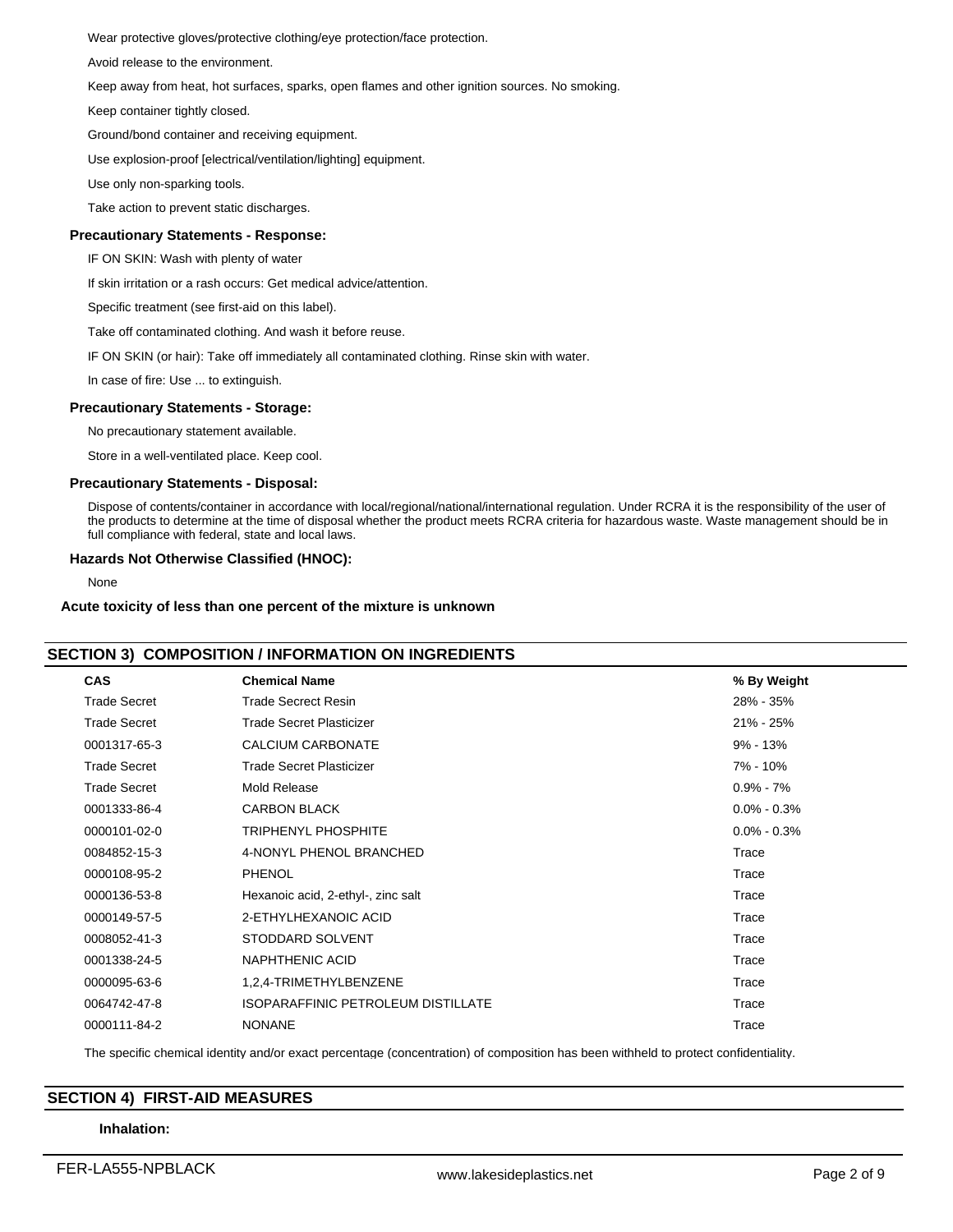Remove source of exposure or move person to fresh air and keep comfortable for breathing. If experiencing respiratory symptoms: Call a POISON CENTER/doctor. Get medical advice/attention: IF exposed, concerned or feeling unwell.

## **Skin Contact:**

Take off contaminated clothing, shoes and leather goods (e.g. watchbands, belts). Gently blot or brush away excess product. Wash with plenty of lukewarm, gently flowing water for 15-20 minutes. Wash contaminated clothing before re-use or discard. If exposed, concerned or if skin irritation or rash occurs: Get medical advice/attention.

#### **Eye Contact:**

Remove source of exposure or move person to fresh air. Rinse eyes cautiously with lukewarm, gently flowing water for several minutes, while holding the eyelids open. Remove contact lenses, if present and easy to do. Continue rinsing for 15-20 minutes. Take care not to rinse contaminated water into the unaffected eye or onto the face. If eye irritation persists: Get medical advice/attention.

#### **Ingestion:**

Rinse mouth. Get medical advice/attention if you feel unwell or concerned.

#### **Most Important Symptoms and Effects, Both acute and Delayed:**

No data available.

#### **Indication of Any Immediate Medical Attention and Special Treatment Needed:**

No data available.

# **SECTION 5) FIRE-FIGHTING MEASURES**

#### **Suitable Extinguishing Media:**

Dry chemical, foam, carbon dioxide water spray or fog is recommended. Water spray is recommended to cool or protect exposed materials or structures. Carbon dioxide can displace oxygen. Use caution when applying carbon dioxide in confined spaces. Simultaneous use of foam and water on the same surface is to be avoided as water destroys the foam. Sand or earth may be used for small fires only.

#### **Unsuitable Extinguishing Media:**

No data available.

#### **Specific Hazards in Case of Fire:**

Hazardous combustion products may include HCL and oxides of carbon.

#### **Fire-fighting Procedures:**

Isolate immediate hazard area and keep unauthorized personnel out. Stop spill/release if it can be done safely. Move undamaged containers from immediate hazard area if it can be done safely. Water spray may be useful in minimizing or dispersing vapors and to protect personnel. Water may be ineffective but can be used to cool containers exposed to heat or flame. Caution should be exercised when using water or foam as frothing may occur.

Dispose of fire debris and contaminated extinguishing water in accordance with official regulations.

#### **Special Protective Actions:**

Wear protective pressure self-contained breathing apparatus (SCBA) and full turnout gear.

## **SECTION 6) ACCIDENTAL RELEASE MEASURES**

#### **Emergency Procedure:**

ELIMINATE all ignition sources (no smoking, flares, sparks or flames in immediate area). Do not touch or walk through spilled material. Isolate hazard area and keep unnecessary people away. Remove all possible sources of ignition in the surrounding area. Notify authorities if any exposure to the general public or the environment occurs or is likely to occur. If spilled material is cleaned up using a regulated solvent, the resulting waste mixture may be regulated.

## **Recommended Equipment:**

Respirator should be used if the accidental release location is not well ventilated. Eye Protection and Gloves should be worn when handling material.

#### **Personal Precautions:**

Avoid breathing vapor. Avoid contact with skin, eye or clothing. Avoid contact with skin and eyes. Do not touch damaged containers or spilled materials unless wearing appropriate protective clothing.

#### **Environmental Precautions:**

Stop spill/release if it can be done safely. Prevent spilled material from entering sewers, storm drains, other unauthorized drainage systems and natural waterways by using sand, earth, or other appropriate barriers.

## **Methods and Materials for Containment and Cleaning up:**

Absorb spill onto suitable non-flammable absorbent materials and place in closed containers.

# **SECTION 7) HANDLING AND STORAGE**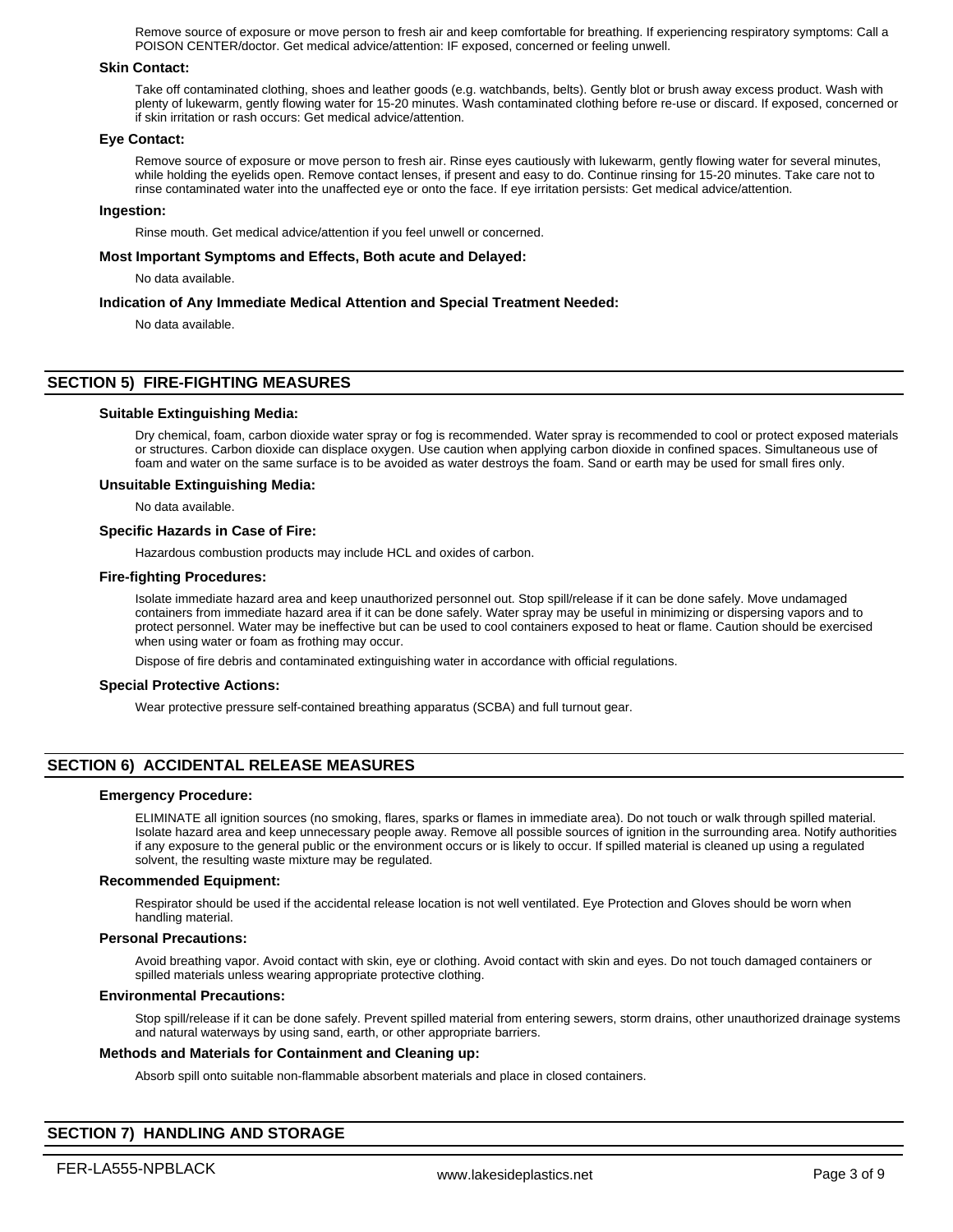## **General:**

Wash hands after use. Do not get in eyes, on skin or on clothing. Do not breathe vapors or mists. Use good personal hygiene practices. Eating, drinking and smoking in work areas is prohibited. Remove contaminated clothing and protective equipment before entering eating areas.

## **Ventilation Requirements:**

Use only with adequate ventilation to control air contaminants to their exposure limits. The use of local ventilation is recommended to control emissions near the source.

#### **Storage Room Requirements:**

Avoid temperature extremes. Prevent from freezing and avoid storage temperatures above 115F, (46C). Keep container(s) tightly closed and properly labeled. Store in cool, dry, well-ventilated areas away from heat, direct sunlight, strong oxidizers and any incompatibilities. Store in approved containers and protect against physicaldamage. Keep containers securely sealed when not in use. Indoor storage should meet OSHA standards and appropriate fire codes.

Containers that have been opened must be carefully resealed to prevent leakage. Empty containers with any residue should be handled by following disposal instructions in Section 13. Do not cut, drill, grind, weld or perform similar operations on or near containers. Do not pressurize containers to empty them.

# **SECTION 8) EXPOSURE CONTROLS, PERSONAL PROTECTION**

## **Eye protection:**

Wear eye protection with side shields or goggles. Wear indirect-vent, impact and splash resistant goggles when working with liquids. If additional protection is needed for entire face, use in combination with a face shield.

#### **Skin Protection:**

Use of gloves approved to relevant standards made from the following materials may provide suitable chemical protection: PVC, neoprene or nitrile rubber gloves. Suitability and durability of a glove is dependent on usage, e.g. frequency and duration of contact, chemical resistance of glove material, glove thickness, dexterity. Always seek advice from glove suppliers. Contaminated gloves should be replaced. Use of an apron and over- boots of chemically impervious materials such as neoprene or nitrile rubber is recommended to avoid skin sensitization. The type of protective equipment must be selected according to the concentration and amount of the dangerous substance at the specific workplace. Launder soiled clothes or properly dispose of contaminated material, which cannot be decontaminated.

#### **Respiration protection:**

If engineering controls do not maintain airborne concentrations to a level which is adequate to protect worker, a respiratory protection program that meets or is equivalent to OSHA 29 CFR 1910.134 and ANSI Z88.2 should be followed. Check with respiratory protective equipment suppliers.

## **Appropriate Engineering Controls:**

Provide exhaust ventilation or other engineering controls to keep the airborne concentrations of vapors below their respective threshold limit value.

| <b>Chemical Name</b>                                          | <b>OSHA</b><br><b>STEL</b><br>(ppm) | <b>OSHA</b><br><b>TWA</b><br>(ppm) | <b>OSHA</b><br><b>TWA</b><br>(mg/m3) | <b>OSHA</b><br><b>STEL</b><br>(mg/m3) | <b>OSHA</b><br>Skin<br>designation | <b>OSHA</b><br>Tables (Z1,<br>Z2, Z3) | <b>OSHA</b><br>Carcinogen | <b>NIOSH</b><br><b>STEL</b><br>(mg/m3) | <b>NIOSH</b><br><b>STEL</b><br>(ppm) | <b>NIOSH</b><br><b>TWA</b><br>(mg/m3) | <b>NIOSH</b><br><b>TWA</b><br>(ppm) | ACGIH-<br><b>ACGIH</b> |
|---------------------------------------------------------------|-------------------------------------|------------------------------------|--------------------------------------|---------------------------------------|------------------------------------|---------------------------------------|---------------------------|----------------------------------------|--------------------------------------|---------------------------------------|-------------------------------------|------------------------|
| 1,2,4<br><b>TRIMETHYLBENZEN</b><br>Е                          |                                     |                                    |                                      |                                       |                                    |                                       |                           |                                        |                                      | 125                                   | 25                                  |                        |
| 2-ETHYLHEXANOIC<br><b>ACID</b>                                |                                     |                                    |                                      |                                       |                                    |                                       |                           |                                        |                                      |                                       |                                     |                        |
| <b>CALCIUM</b><br>CARBONATE                                   |                                     |                                    | $[15]$ ; $[5 (a)]$ ;                 |                                       |                                    | 1                                     |                           |                                        |                                      | 10,5a                                 |                                     |                        |
| <b>CARBON BLACK</b>                                           |                                     |                                    | 3.5                                  |                                       |                                    | и                                     |                           |                                        |                                      | 3.5a                                  |                                     |                        |
| <b>ISOPARAFFINIC</b><br><b>PETROLEUM</b><br><b>DISTILLATE</b> |                                     | 500                                | 2000                                 |                                       |                                    | 1                                     |                           |                                        |                                      |                                       |                                     |                        |
| <b>NONANE</b>                                                 |                                     |                                    |                                      |                                       |                                    |                                       |                           |                                        |                                      | 1050                                  | 200                                 | 1                      |
| PHENOL                                                        |                                     | 5                                  | 19                                   |                                       | 1                                  | 1                                     |                           |                                        |                                      | 19                                    | 5                                   |                        |
| <b>STODDARD</b><br><b>SOLVENT</b>                             |                                     | 500                                | 2900                                 |                                       |                                    | 1                                     |                           |                                        |                                      | 350                                   |                                     |                        |

| <b>Chemical Name</b>               | <b>ACGIH</b><br>Carcinogen | <b>ACGIH</b><br>Notations | <b>ACGIH</b><br><b>TLV Basis</b> | <b>ACGIH</b><br><b>STEL</b><br>(mg/m3) | <b>ACGIH</b><br><b>STEL</b><br>(ppm) | <b>ACGIH</b><br>TWA<br>(mg/m3) | <b>ACGIH</b><br><b>TWA</b><br>(ppm) |
|------------------------------------|----------------------------|---------------------------|----------------------------------|----------------------------------------|--------------------------------------|--------------------------------|-------------------------------------|
| $1,2,4-$<br><b>TRIMETHYLBENZEN</b> |                            |                           |                                  |                                        |                                      |                                |                                     |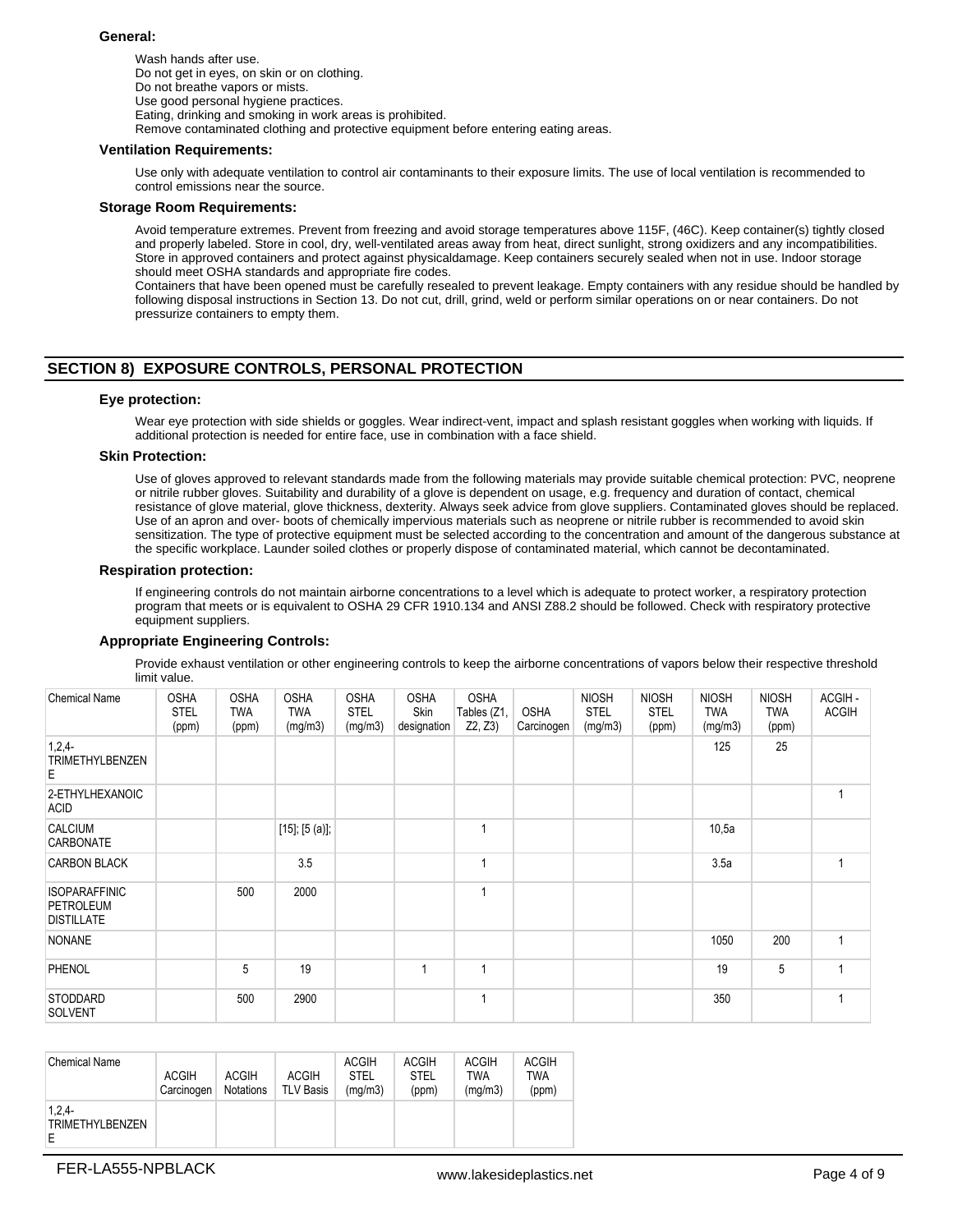| 2-ETHYLHEXANOIC<br><b>ACID</b>                                |                |                  | Teratogeni<br>c eff                                     | 5 (IFV) |     |
|---------------------------------------------------------------|----------------|------------------|---------------------------------------------------------|---------|-----|
| <b>CALCIUM</b><br>CARBONATE                                   |                |                  |                                                         |         |     |
| <b>CARBON BLACK</b>                                           | A <sub>3</sub> | A <sub>3</sub>   | <b>Bronchitis</b>                                       | 3(1)    |     |
| <b>ISOPARAFFINIC</b><br><b>PETROLEUM</b><br><b>DISTILLATE</b> |                |                  |                                                         |         |     |
| <b>NONANE</b>                                                 |                |                  | CNS impair                                              | 1050    | 200 |
| PHENOL                                                        | A4             | Skin; A4;<br>BEI | URT irr;<br>lung dam;<br>CNS impair                     | 19      | 5   |
| <b>STODDARD</b><br><b>SOLVENT</b>                             |                |                  | Eye, skin,<br>& kidney<br>dam;<br>nausea;<br>CNS impair | 572     | 100 |

 (I) - Inhalable fraction, (IFV) - Inhalable fraction and vapor, A3 - Confirmed Animal Carcinogen with Unknown Relevance to Humans, A4 - Not Classifiable as a Human Carcinogen, BEI - Substances for which there is a Biological Exposure Index or Indices, CNS - Central nervous system, dam - Damage, eff - Effects, impair - Impairment, irr - Irritation, URT - Upper respiratory tract

# **SECTION 9) PHYSICAL AND CHEMICAL PROPERTIES**

**Physical and Chemical Properties**

| Density                      | 10.34000 lb/gal                |
|------------------------------|--------------------------------|
| Coefficient Water/Oil        | N/A                            |
| Appearance                   | N/A                            |
| <b>Odor Threshold</b>        | N/A                            |
| Odor Description             | N/A                            |
| pH                           | N/A                            |
| <b>Water Solubility</b>      | N/A                            |
| Flammability                 | Flash Point at or above 200 °F |
| Flash Point Symbol           | $\geq$                         |
| <b>Flash Point</b>           | 200 °F                         |
| Viscosity                    | N/A                            |
| Lower Explosion Level        | N/A                            |
| <b>Upper Explosion Level</b> | N/A                            |
| Vapor Pressure               | N/A                            |
| Vapor Density                | Heavier than air               |
| <b>Freezing Point</b>        | N/A                            |
| <b>Melting Point</b>         | N/A                            |
| <b>Boiling Point</b>         | N/A                            |
| Auto Ignition Temp           | N/A                            |
| Decomposition Pt             | N/A                            |
| <b>Evaporation Rate</b>      | Slower than butyl acetate      |

# **SECTION 10) STABILITY AND REACTIVITY**

# **Stability:**

This material is stable under normal temperature and storage conditions.

# **Conditions to Avoid:**

Prolonged exposure to temperatures above 300 °F (148 °C).

# **Hazardous Reactions/Polymerization:**

Will not occur.

# **Incompatible materials:**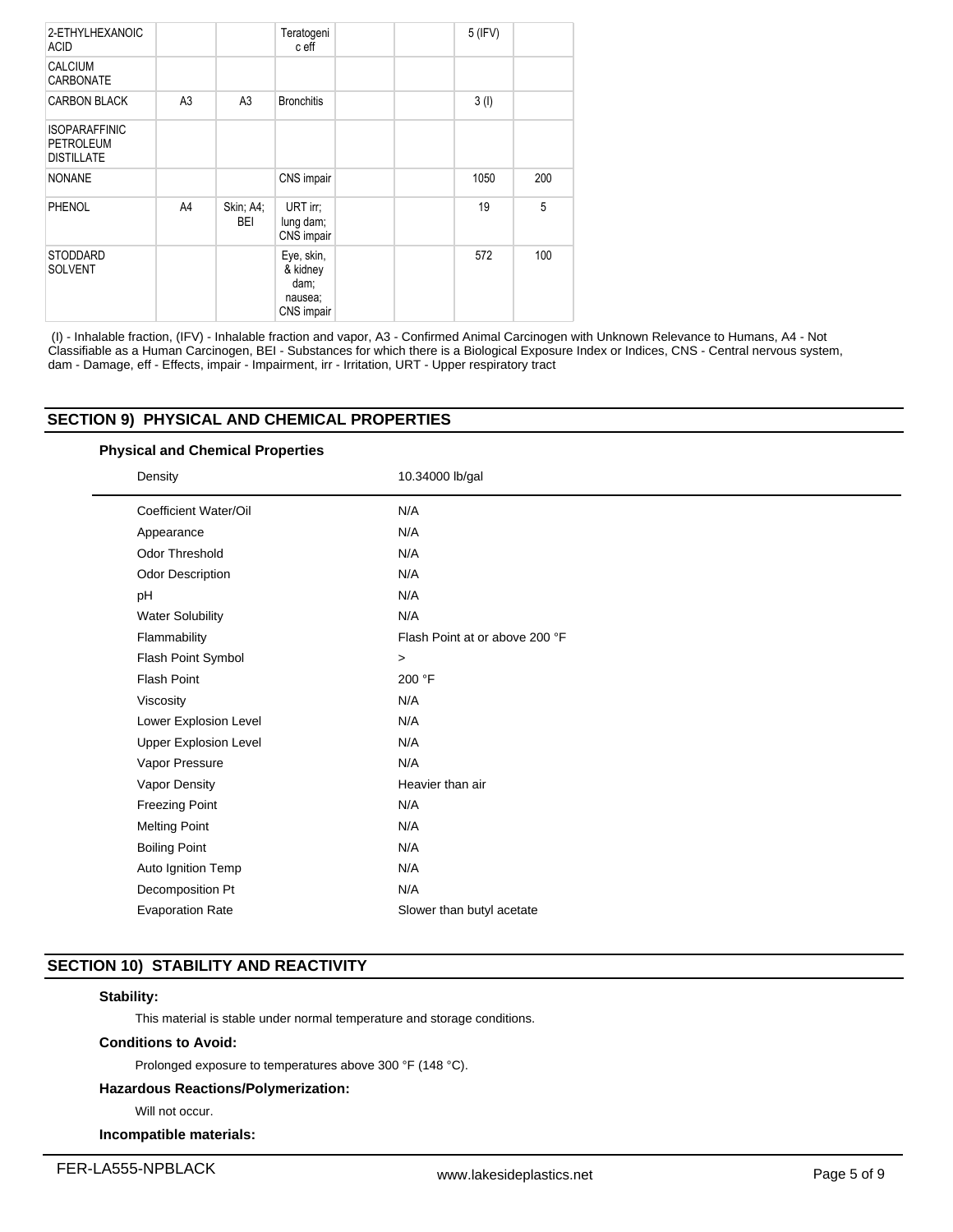#### Strong oxidizers.

## **Hazardous Decomposition Products:**

Hydrogen chloride and oxides of carbon.

# **SECTION 11) TOXICOLOGICAL INFORMATION**

# **Likely Routes of Exposure:**

No Data Available

# **Skin Corrosion/Irritation:**

No Data Available

# **Serious Eye Damage/Irritation:**

No Data Available

# **Respiratory/Skin Sensitization:**

May cause an allergic skin reaction

# **Germ Cell Mutagenicity:**

No Data Available

# **Carcinogenicity:**

No Data Available

# **Reproductive Toxicity:**

No Data Available

# **Specific Target Organ Toxicity - Single Exposure:**

No Data Available

# **Specific Target Organ Toxicity - Repeated Exposure:**

No Data Available

# **Aspiration Hazard:**

No Data Available

# **Acute Toxicity:**

No Data Available

# 0001333-86-4 CARBON BLACK

LC50 (rat): 6750 mg/m3 (4-hour exposure); cited as 27000 mg/m3 (27 mg/L) (1-hour exposure) (3)

0001317-65-3 CALCIUM CARBONATE

LD50 (oral, rat): 6450 mg/kg (10; unconfirmed)

0000095-63-6 1,2,4-TRIMETHYLBENZENE

LC50 (rat): 18 g/m3 (4-hour exposure) (1)

LD50 (oral, rat): 5 g/kg (1)

# 0000108-95-2 PHENOL

LD50 (oral, rat): 340 mg/kg (20% solution) (16) LD50 (oral, rat): 530 mg/kg (2 and 5% solutions) (16) LD50 (oral, rat): 320 mg/kg (cited as 0.30 cc/kg) (17) LD50 (dermal, pig): 500 mg/kg (liquefied phenol (45 deg C)) (2/3 animals died) (18) LD50 (derm 0000111-84-2 NONANE LC50 (inhalation, rat): 3200 ppm (4-hr exposure) (1,9) LD50 (oral, rat): Greater than 15 g/kg (4) 0008052-41-3 STODDARD SOLVENT

LC50 (rat): greater than 5500 mg/m3 (880 ppm) (whole body exposure for 4 hours) (1) LC50 (rat): greater than 8200 mg/m3 (1300 ppm) (2)

LD50 (oral, rat): greater than 5 g/kg (1) LD50 (dermal, rabbit): greater than 3 g/kg (1)

# **Chronic Exposure**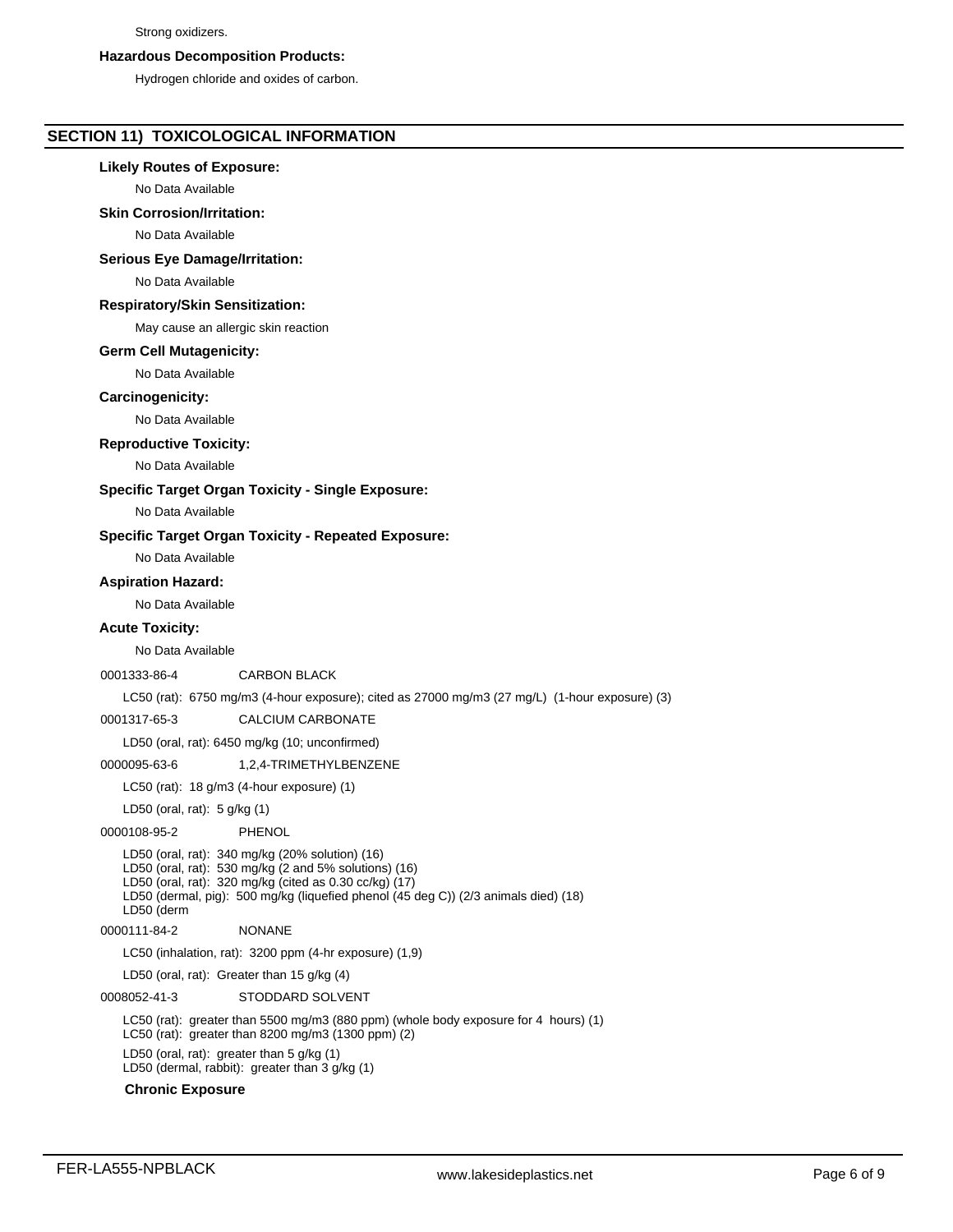0001333-86-4 CARBON BLACK

CARCINOGENIC EFFECTS: In 1996, the IARC reevaluated Carbon Black as a Group 2B carcinogen. This evaluation is given to carbon black for which there is inadequate human evidence, but sufficient animal evidence.

Prolonged inhalation of Carbon black can result in lung disease. Symptoms include coughing, shortness of breath, wheezing and reduced pulmonary function.

## **Potential Health Effects - Miscellaneous**

0001333-86-4 CARBON BLACK

Is an IARC, NTP or OSHA carcinogen. Has shown carcinogenic activity in laboratory animals at high doses. Significance to man is unknown. The following medical conditions may be aggravated by exposure: asthma, respiratory disease. WARNING: This chemical is known to the State of California to cause cancer.

# **SECTION 12) ECOLOGICAL INFORMATION**

## **Toxicity:**

Harmful to aquatic life

Harmful to aquatic life with long lasting effects

## **Persistence and Degradability:**

No data available.

### **Bioaccumulative Potential:**

No data available.

## **Mobility in Soil:**

No data available.

#### **Other Adverse Effects:**

No data available.

## **Bio-accumulative Potential**

0001333-86-4 CARBON BLACK

A relevant bioaccumulation potential of carbon black is not expected based on its insolubility in organic solvents and in water. Furthermore, since the aggregate diameter of carbon black varies between 80 nm and 810 nm, bioaccumulation of particulate carbon black is not likely oweing to the large diameter of the solid aggregate particles.

0064742-47-8 ISOPARAFFINIC PETROLEUM DISTILLATE

Contains constituents with the potential to bio accumulate.

#### **Persistence and Degradability**

0001333-86-4 CARBON BLACK

Carbon Black's insolubility in water results in it not being biodegradable in any medium or by biota. It is considered persistent in the natural environment.

0064742-47-8 ISOPARAFFINIC PETROLEUM DISTILLATE

Expected to be inherently biodegradable. The volatile constituents will oxidize rapidly by photochemical reactions in air.

## **Mobility in Soil**

0064742-47-8 ISOPARAFFINIC PETROLEUM DISTILLATE

Floats on water. Contains volatile constituents. Evaporates within a day from water or soil surfaces. Large volumes may penetrate soil and could contaminate groundwater.

## **SECTION 13) DISPOSAL CONSIDERATIONS**

#### **Waste Disposal:**

Under RCRA it is the responsibility of the user of the product to determine at the time of disposal whether the product meets RCRA criteria for hazardous waste. Waste management should be in full compliance with federal, state and local laws.

Empty containers retain product residue which may exhibit hazards of material, therefore do not pressurize, cut, glaze, weld or use for any other purposes. Return drums to reclamation and reuse.

# **SECTION 14) TRANSPORT INFORMATION**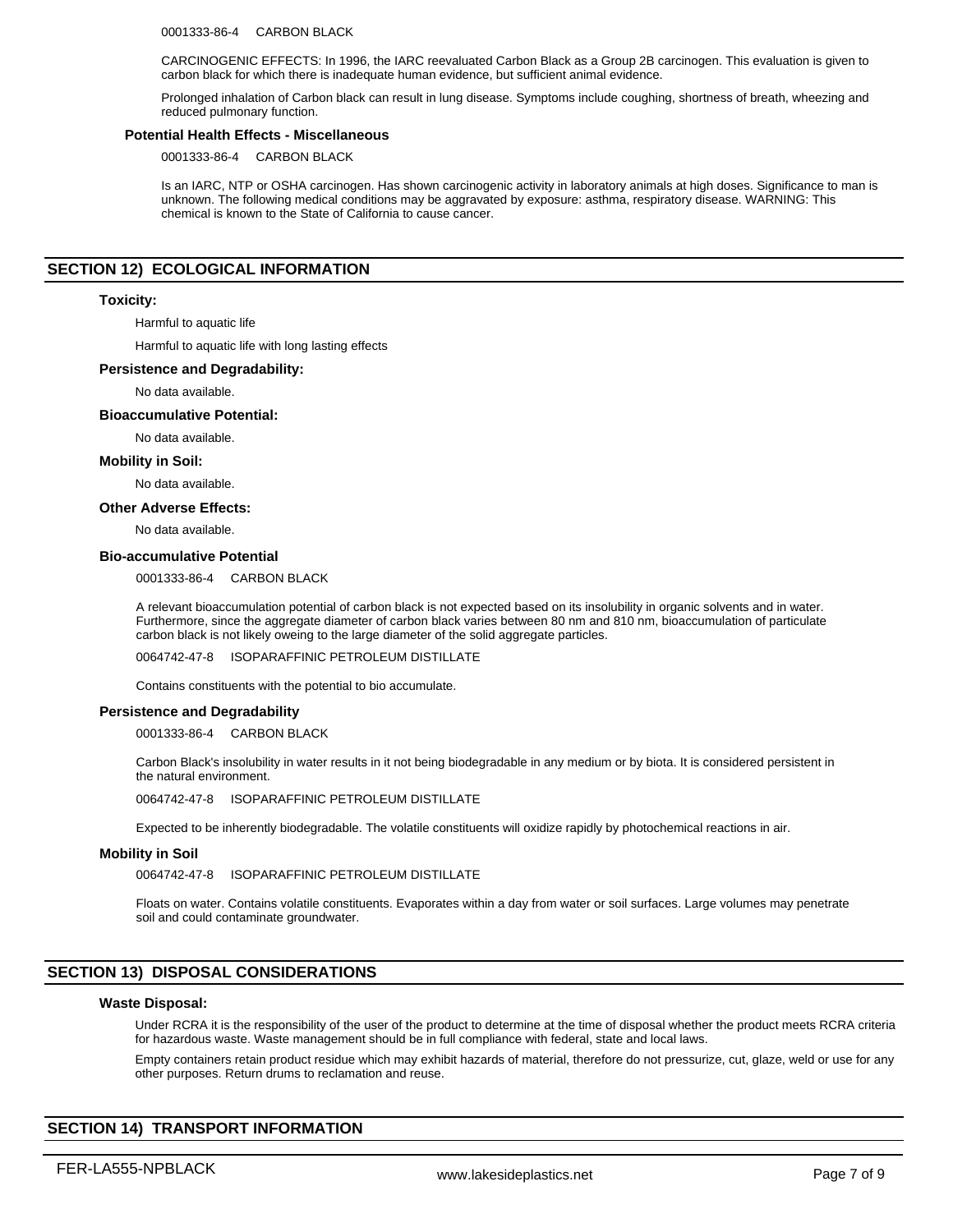# **U.S. DOT Information:**

No data available.

# **IMDG Information:**

No data available.

## **IATA Information:**

No data available.

# **SECTION 15) REGULATORY INFORMATION**

# **Warning:**

California Proposition 65: This product contains chemical(s) known to the State of California to cause cancer and/or birth defects or other reproductive harm.

| CAS                 | <b>Chemical Name</b>                            | % By Weight         | <b>Regulation List</b>                                                                                                                      |
|---------------------|-------------------------------------------------|---------------------|---------------------------------------------------------------------------------------------------------------------------------------------|
| <b>Trade Secret</b> | Trade Secret Plasticizer                        |                     | 28% - 37% SARA312 TSCA                                                                                                                      |
| <b>Trade Secret</b> | <b>Trade Secrect Resin</b>                      |                     | 28% - 35% SARA312, TSCA                                                                                                                     |
| 0001317-65-3        | CALCIUM CARBONATE                               |                     | 9% - 13% SARA312, TSCA                                                                                                                      |
| <b>Trade Secret</b> | Mold Release                                    |                     | 0.9% - 7% SARA312, TSCA                                                                                                                     |
| 0007631-86-9        | SILICA, AMORPHOUS                               |                     | 0.2% - 1.2% SARA312 TSCA                                                                                                                    |
| 0037244-96-5        | NEPHELINE SYENITE                               | 0.2% - 1.2% SARA312 |                                                                                                                                             |
| 0014808-60-7        | SILICA, CRYSTALLINE                             |                     | 0.1% - 0.4% SARA312, TSCA, CA_Prop65 - California Proposition 65, CA_Prop65_Type_Toxicity_Cancer -<br>CA_Proposition65_Type_Toxicity_Cancer |
| 0001333-86-4        | <b>CARBON BLACK</b>                             |                     | 0.0% - 0.3% SARA312, TSCA, CA_Prop65 - California Proposition 65, CA_Prop65_Type_Toxicity_Cancer -<br>CA_Proposition65_Type_Toxicity_Cancer |
| 0000101-02-0        | TRIPHENYL PHOSPHITE                             |                     | 0.0% - 0.3% SARA312 TSCA                                                                                                                    |
| 0002457-01-4        | Hexanoic acid, 2-ethyl-,<br>barium salt (2:1)   |                     | 0.0% - 0.3% SARA312, SARA313, TSCA                                                                                                          |
| 0000591-65-1        | 9-Octadecenoic acid (9Z)-,<br>barium salt (2:1) |                     | Trace SARA312, SARA313, TSCA                                                                                                                |
| 0084852-15-3        | 4-NONYL PHENOL<br><b>BRANCHED</b>               |                     | Trace SARA312, SARA313, TSCA                                                                                                                |
| 0000108-95-2        | PHENOL                                          |                     | Trace CERCLA, SARA312, SARA313, TSCA, RCRA                                                                                                  |
| 0061789-67-1        | Naphthenic acids, barium<br>salts               |                     | Trace SARA312, SARA313, TSCA                                                                                                                |
| 0064742-95-6        | AROMATIC<br><b>HYDROCARBON</b><br>MIXTURE > C9  |                     | Trace SARA312, TSCA                                                                                                                         |
| 0000136-53-8        | Hexanoic acid, 2-ethyl-,<br>zinc salt           |                     | Trace CERCLA, SARA312, SARA313, TSCA                                                                                                        |
| 0000149-57-5        | 2-ETHYLHEXANOIC ACID                            |                     | Trace SARA312, TSCA                                                                                                                         |
| 0000533-00-6        | Benzoic acid, barium salt<br>(2:1)              |                     | Trace SARA312, SARA313, TSCA                                                                                                                |
| 0000112-34-5        | DIETHYLENE GLYCOL<br>MONOBUTYL ETHER            |                     | Trace CERCLA, SARA312, SARA313, TSCA                                                                                                        |
| 0000095-63-6        | $1,2,4-$<br><b>TRIMETHYLBENZENE</b>             |                     | Trace SARA312, SARA313, TSCA                                                                                                                |
| 0064742-47-8        | ISOPARAFFINIC<br>PETROLEUM DISTILLATE           |                     | Trace SARA312, TSCA                                                                                                                         |
| 0001338-24-5        | NAPHTHENIC ACID                                 |                     | Trace CERCLA, SARA312, TSCA                                                                                                                 |
| 0008052-41-3        | STODDARD SOLVENT                                |                     | Trace SARA312, TSCA                                                                                                                         |
| NA-ERAEnviro        | Non Hazardous Solid                             |                     | Trace SARA312                                                                                                                               |
| <b>Trade Secret</b> | <b>Trade Secret Plasticizer</b>                 |                     | Trace SARA312                                                                                                                               |
| 0000111-84-2        | NONANE                                          |                     | Trace SARA312, TSCA                                                                                                                         |